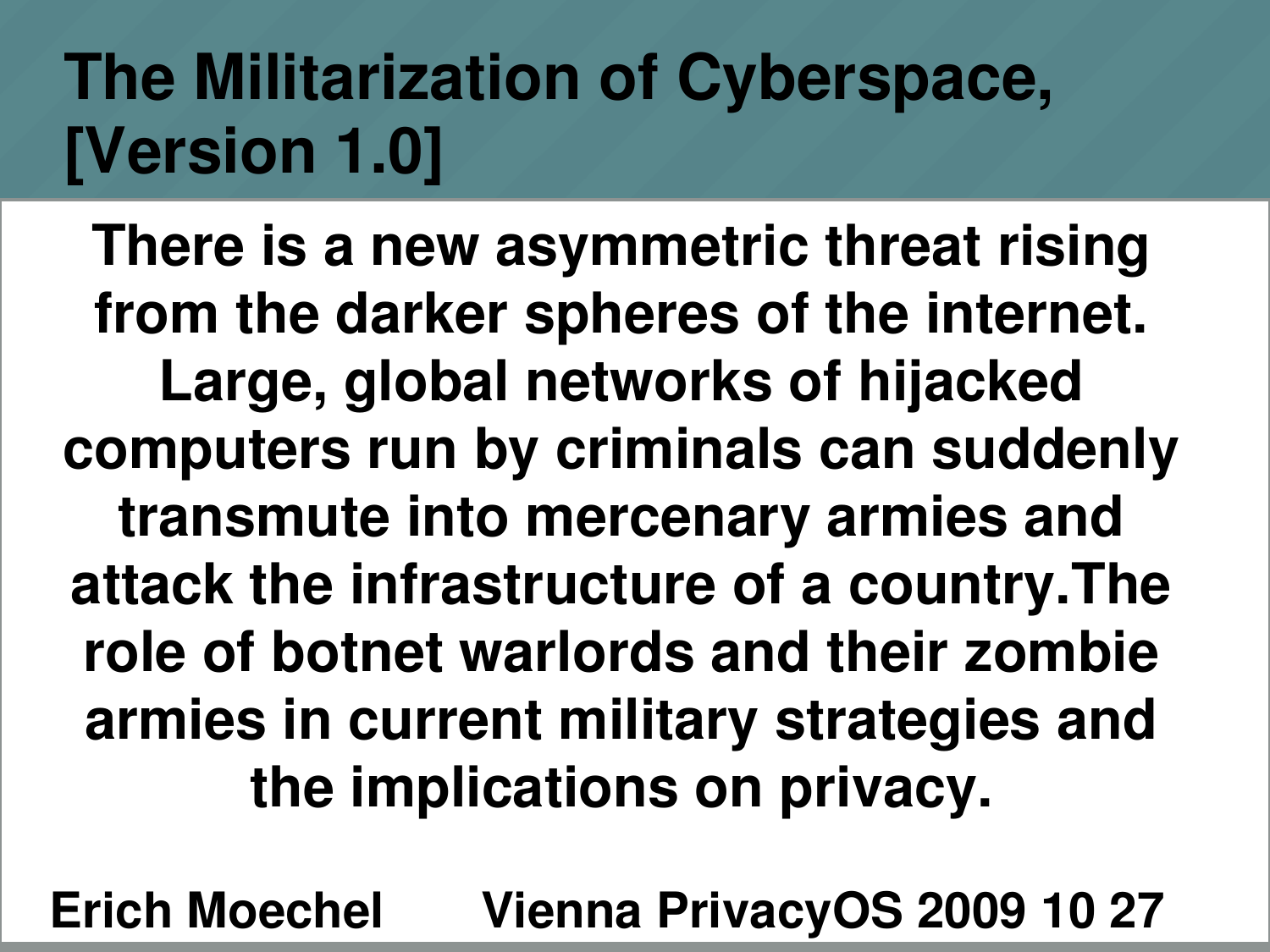### **Evolution of the Botnets: 1999 - 2002**

- ➢ After Melissa, ILOVEYOU etc. worms started transporting more and more trojans from 1999.
- ➢ CNN, Yahoo et al. downed by DDoS attack 2000
- ➢ Trojans and worms start dominating hitlists
- ➢ Phishing attacks on eBay, Paypal & Co 2001
- ➢ Sporadic DDoS-Attacks: Japan, Falun Gong et al. US accusing China on DoD network attacks
- ➢ 2002 "Identity Theft" on the rise in the US
- 30.10.09 Erich Moechel ➢ DDoS-Blackmail against gambling websites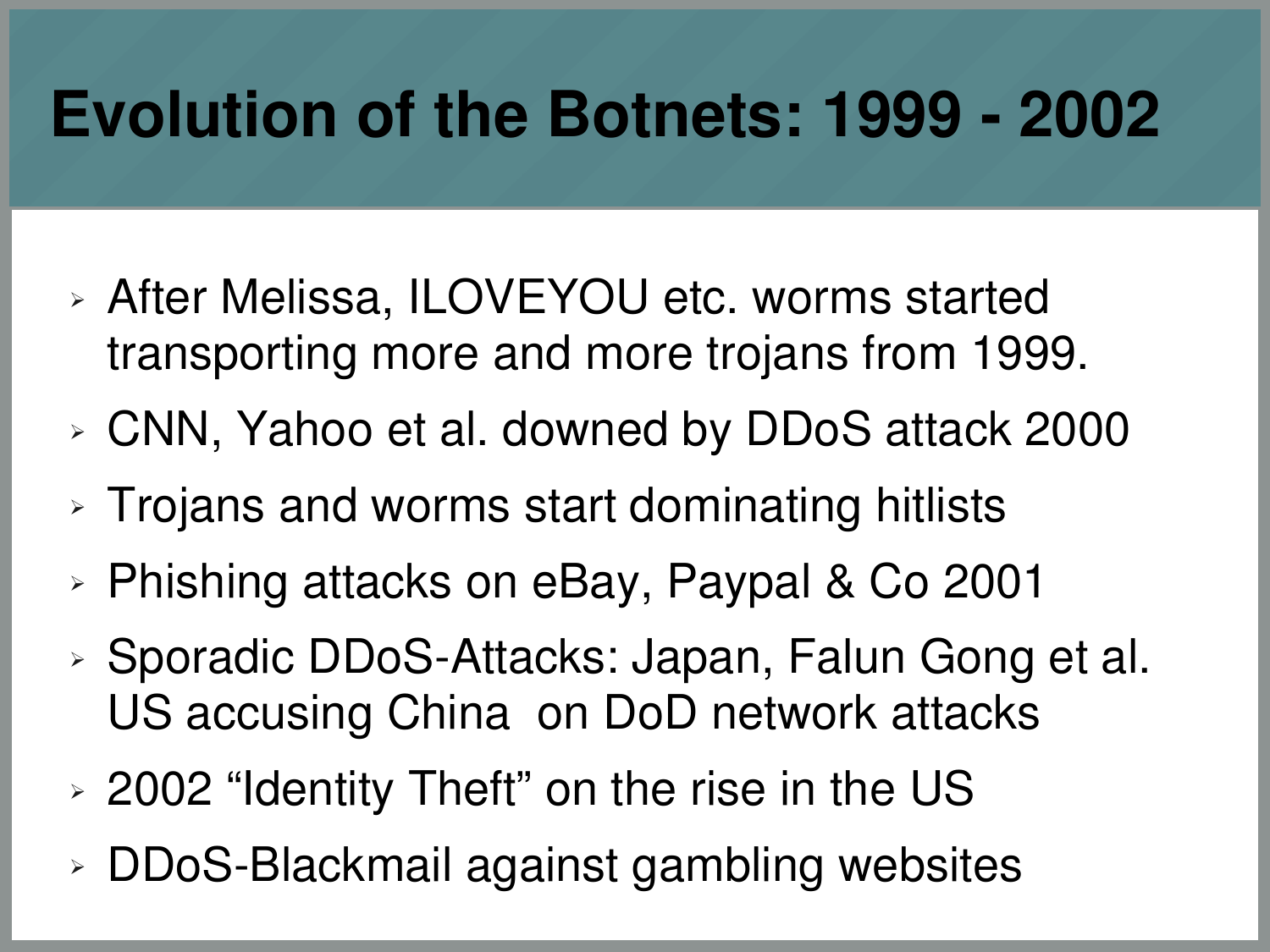### **Evolution of the Botnets: 2002 - 2005**

- ➢ Black market: Botnet herders, spammers, phishers, fraudsters etc.
- ➢ Around 2003 first large phishing waves hit European banking systems
- ➢ More worms: Slammer, Mydoom, Netsky, Sober sporting new features
- ➢ Global zombie PC count 2005: one million. Phishing reaching a climax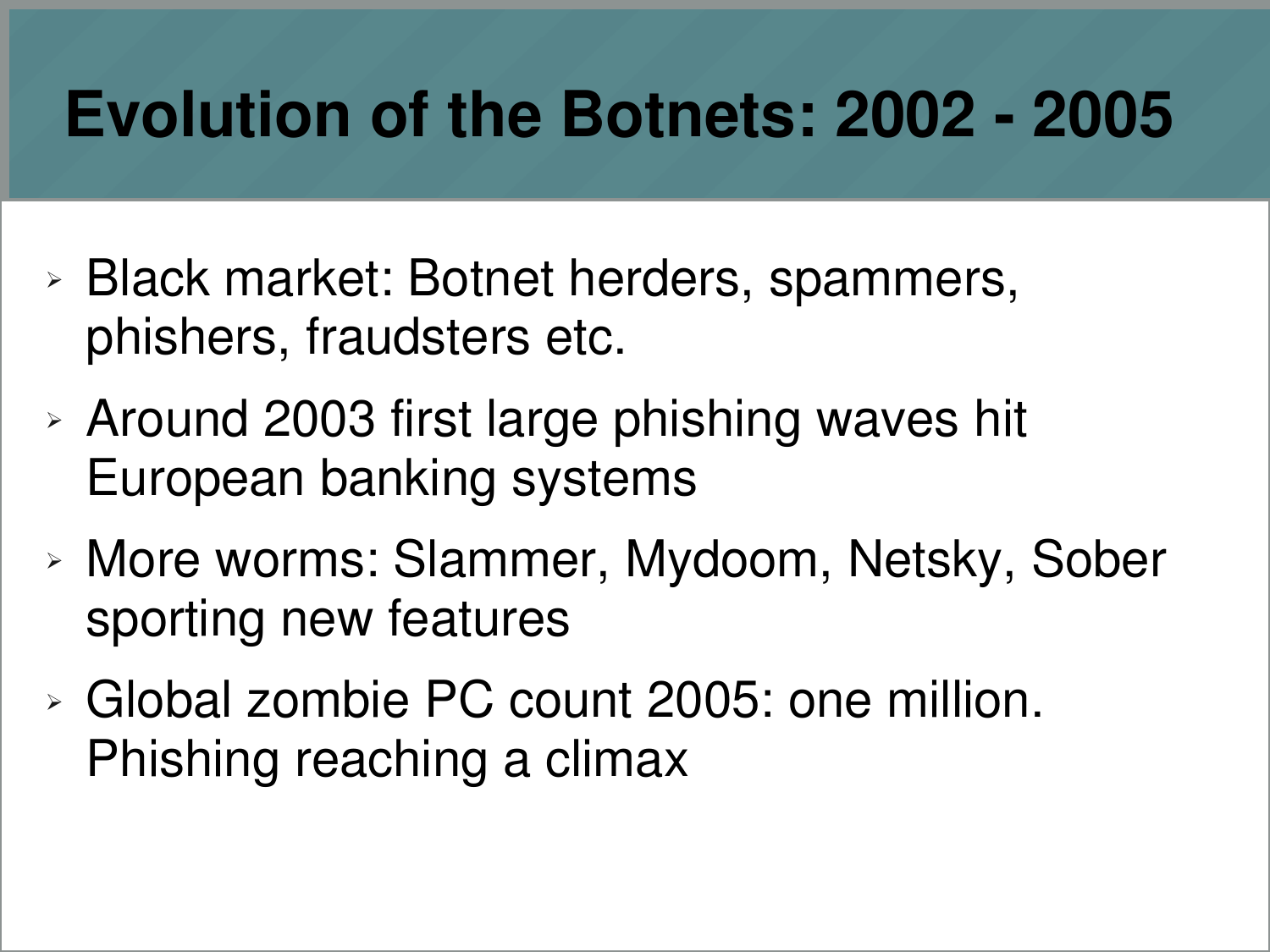#### **Evolution of the Botnets 2005 -2007**

- ➢ 60 percent of new malware trojan type
- ➢ Targeted attacks using zero day exploits at Tibetan and Falun Gong dissenters
- ➢ Fully fledged malware suites hit the market
- ➢ Rise of the super botnets: RBN, Srizbi, Rustock, Storm.
- ➢ Estonia cut off by a massive DDoS-Attack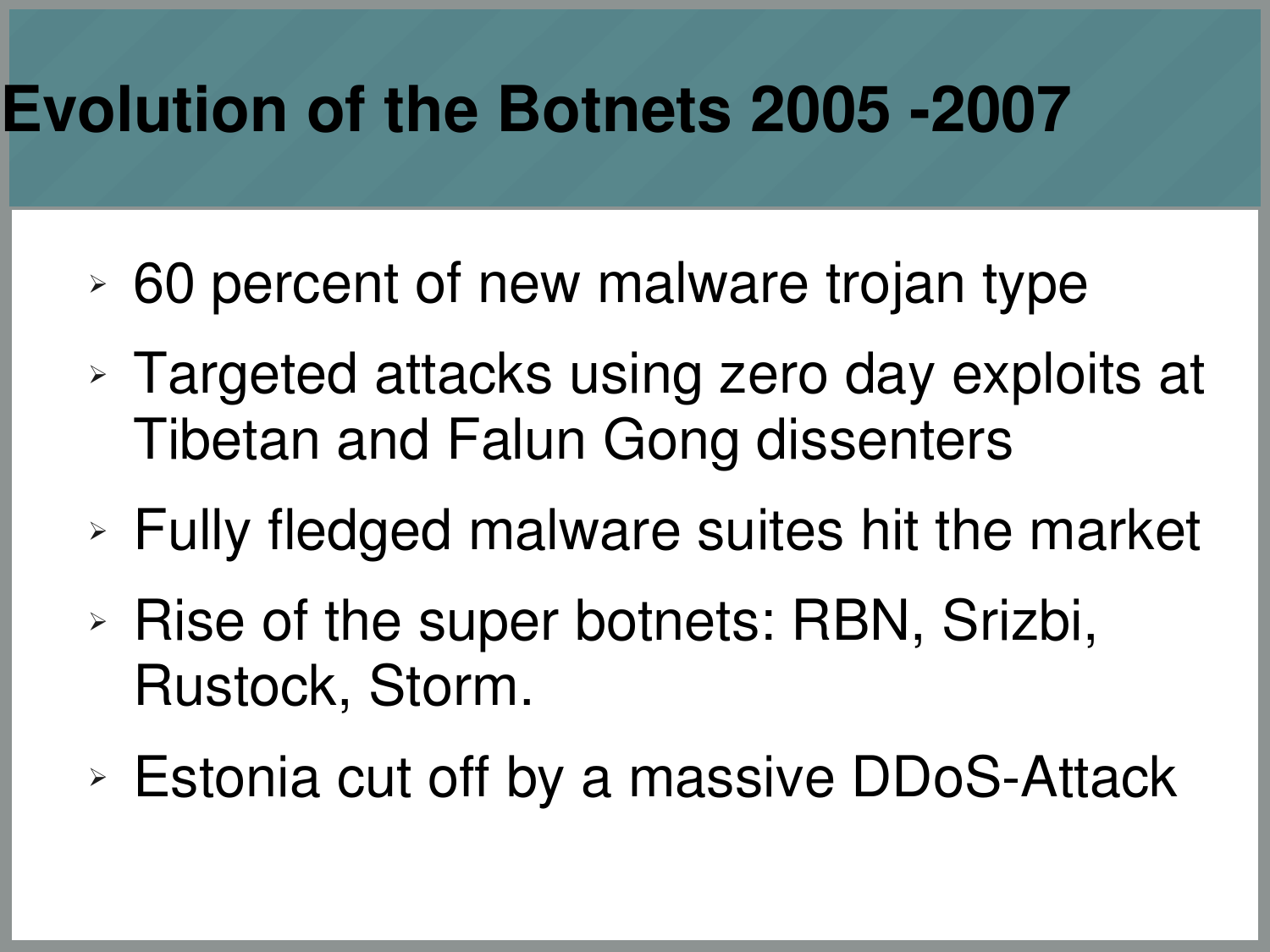### **Evolution of the Botnets 2007 -2009**

- ➢ Browser plug-ins become a primary source of infections
- ➢ Rent-a-botnet for DDoS on medium targets for less then 5K USD
- ➢ Malware distribution shifting from e-mail to multiple channels. "Drive by" infections.
- ➢ Differentiation in botnet types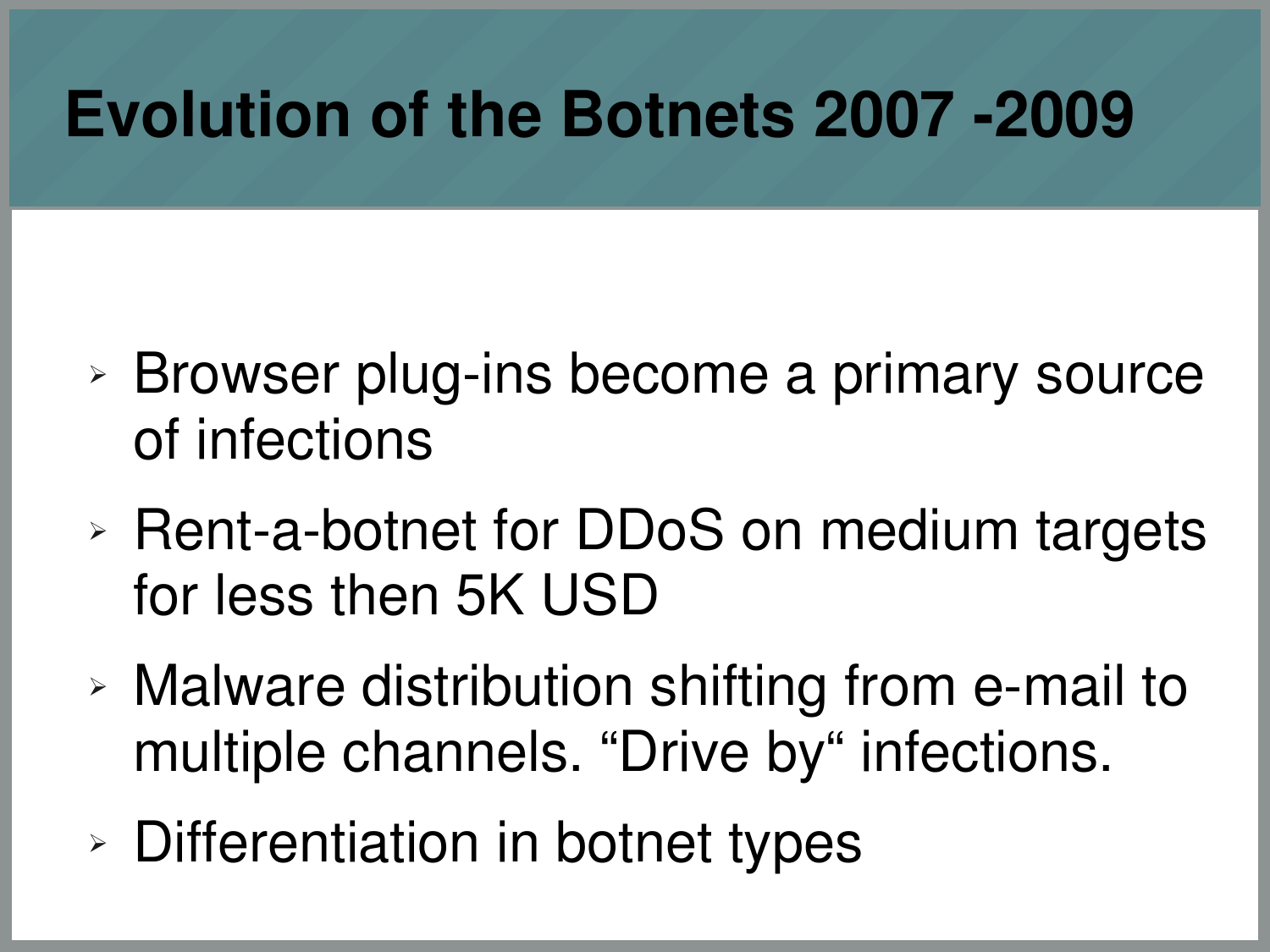#### **DDos attack at US targets**

**[image creator unknown]**

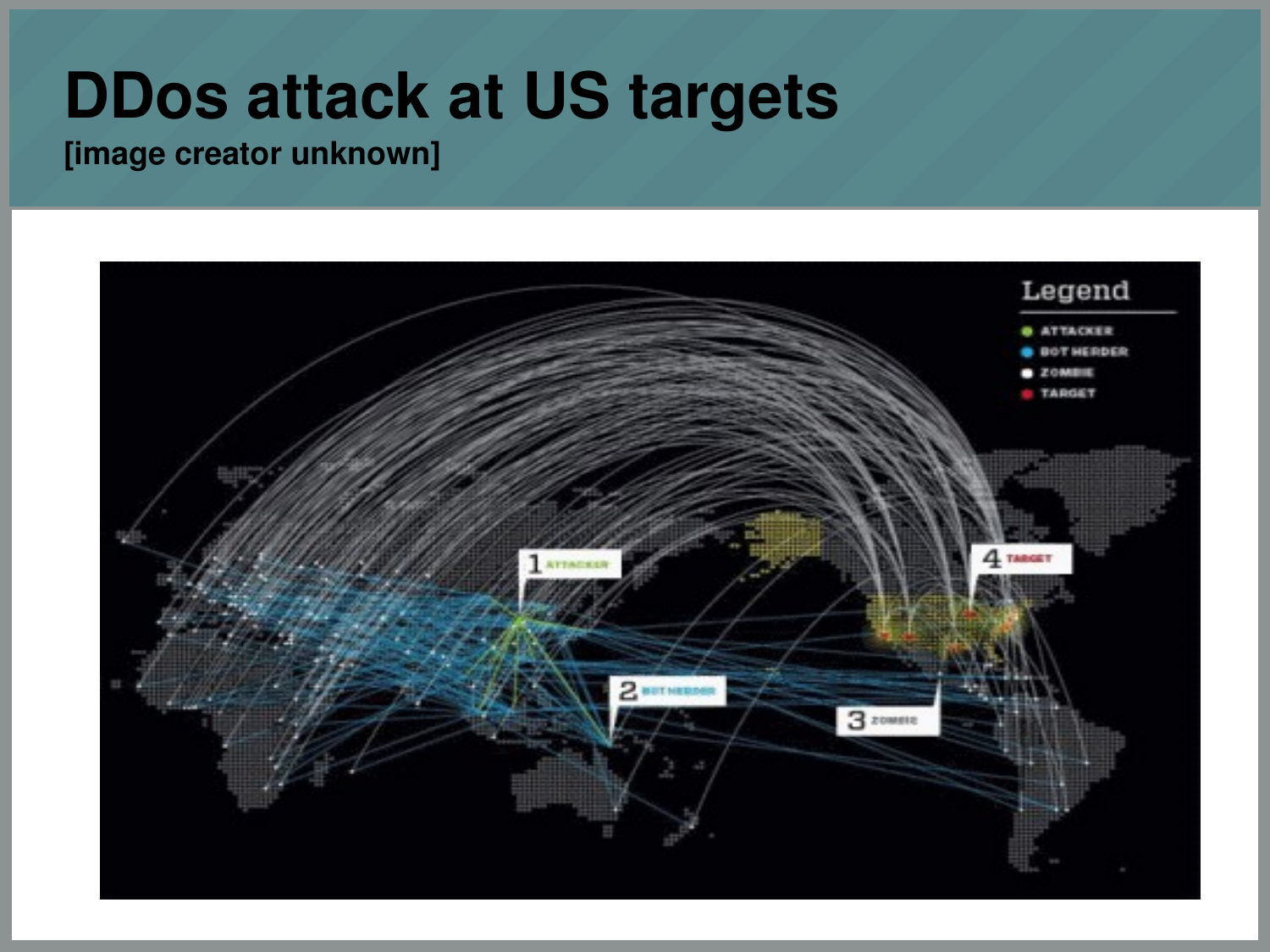# **"Independence Day": The DDoS Attacks on South Korea, July 2009**

- ➢ Three major waves around July 4 2009
- ➢ Banking sector hit, Online banking halted for days
- **▶ Sophisticated "fast flux" programming**
- ➢ Fire and forget: Fully automated, rotating command/control
- **EXECUSE:** No supersize but "upper middleclass" botnet. Estimated 50. – 150.000 PCs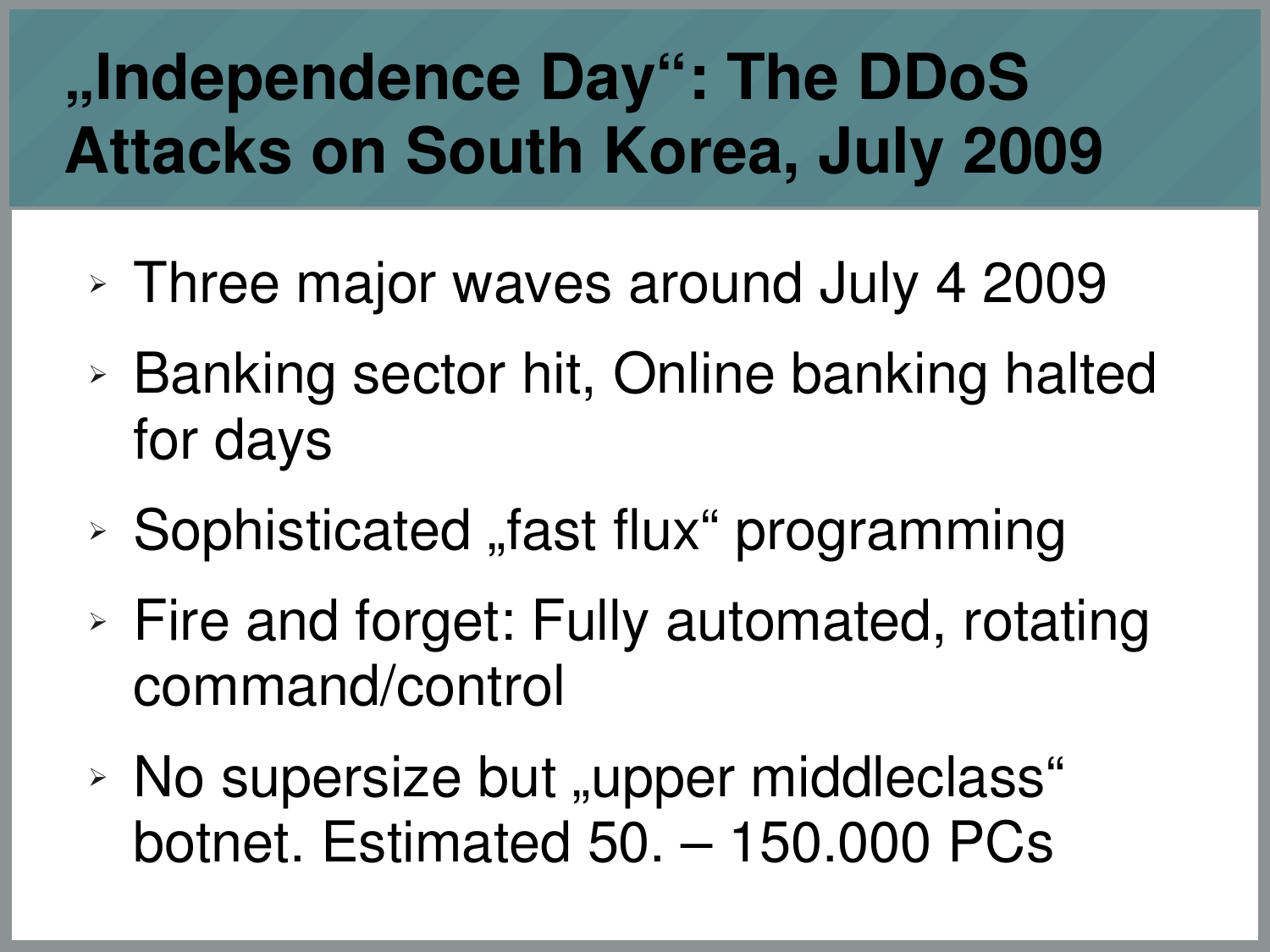### **Type of botnet most likely used in South Korea** [graph courtesy damballa.com]

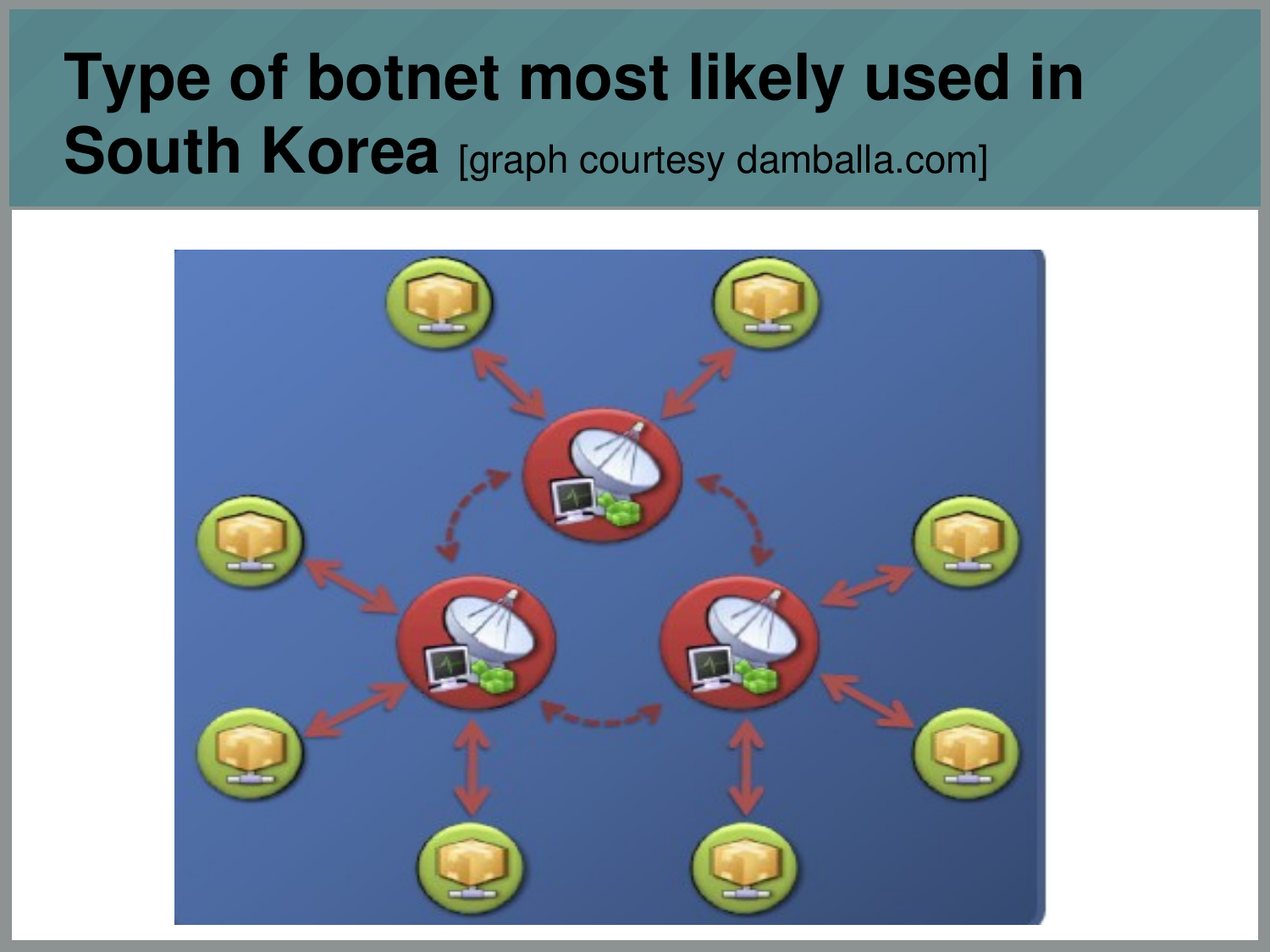# **The lessons of "Independence Day"**

- ➢ The better the defender's IT infrastructure the more firepower has an attacking DDoS force.
- ➢ This topples a strategic axiom valid since antiquity: Infrastructure and topography always counted on the defending side.
- ➢ Much more impact with improved timing of attacks and/or use of a supersize botnet
- $\triangleright$  Attack first mistaken as a "symbolic" event, very late initial reaction by the Korean government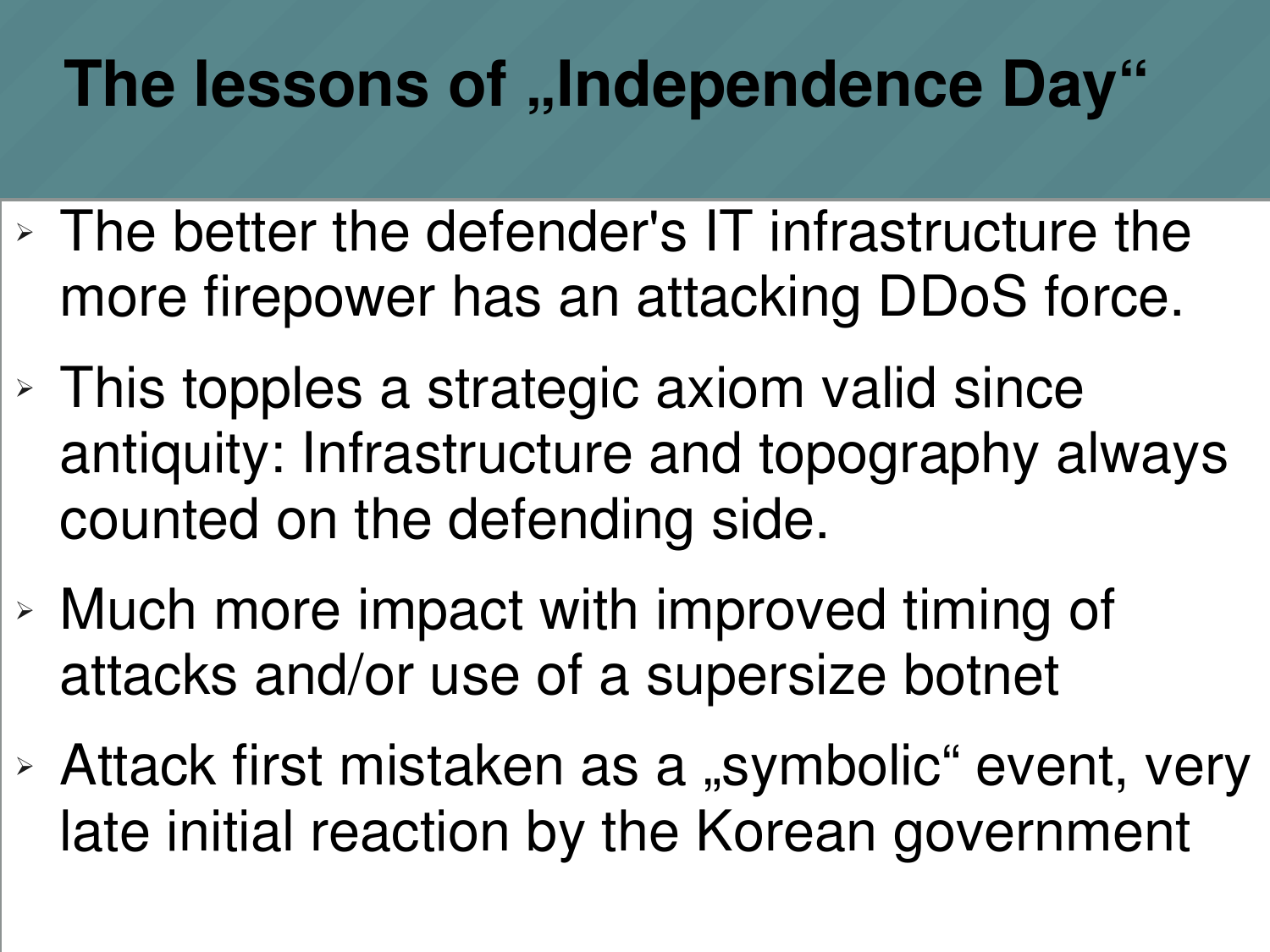## **Recent numbers form the darker spheres of the internet**

- ➢ 14 million newly infected PCs in Q2 2009, or 150K per day.
- ➢ Rustock and Cutwail botnets currently sporting up to two million zombie PCs each
- ➢ Spam capacity 1-3 billion e-mails per hour
- ➢ Price drop in botnet rentals below 1K USD for mid scale DDoS attacks.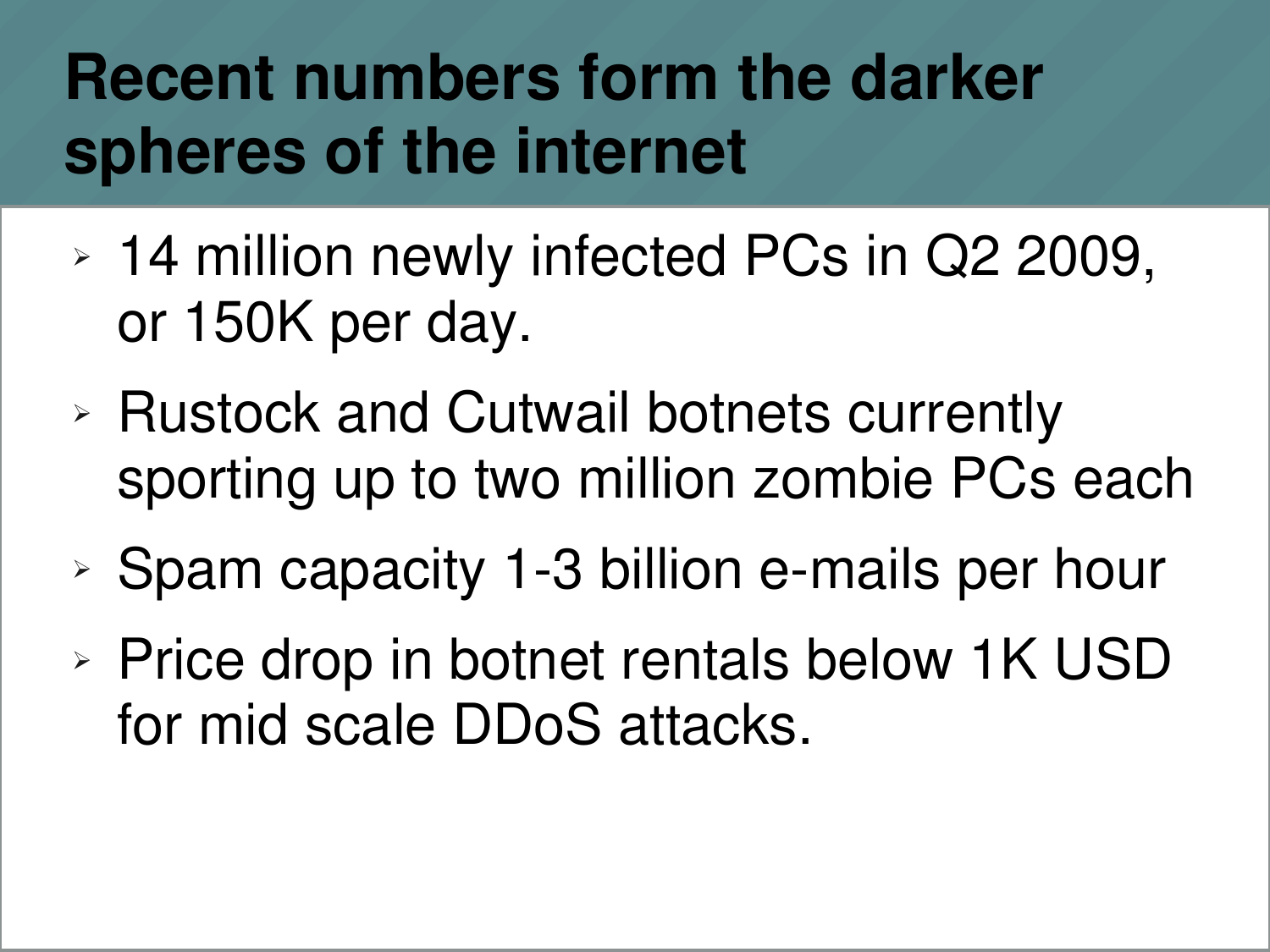# **The botnet dilemma from a military perspective**

- ➢ Massive cyber attacks hard to detect early, harder to assess, impossible to counter
- ➢ Mindless mercenaries attack from around the globe and inside a beleaguered country
- $\geq$  No visible enemy to engage no retaliation
- ➢ A dozen specialists, half a year and 200K USD cash are enough to constitute a zombie PC army big enough to take down the USA